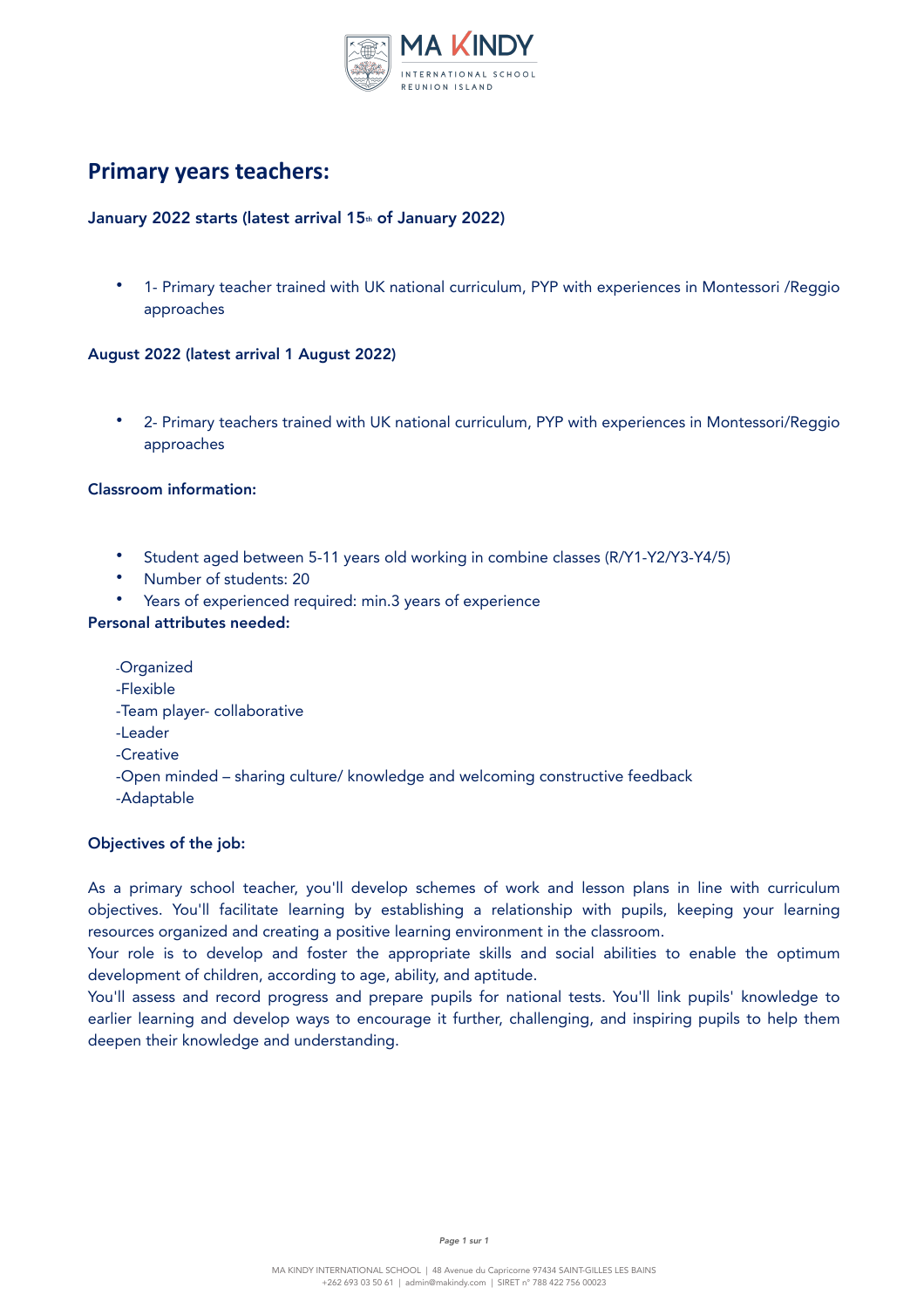

### Specifics:

-Responsible for leading the PYP and UK curriculum across group of age based on differentiated timetables.

-Working with ESL students towards bilingualism (70% of our students are French native speakers)

-Working collaboratively with other teachers

-Working in team teaching with French teacher (study of both languages simultaneously)

-Great phonics and numeracy teaching skills required, transition to writing important

# Duties:

-Being committed to follow school general organization (procedures/ ways of working and essential agreements)

-Keeping up to date with changes and developments in the structure of the curriculum

-Create a working/ inquiry learning environment of children according to themes of the PYP: decorate/ organizing classroom, accordingly, organizing resources. Enhance inquiry from the environment and being inspired by the Reggio approach to organize and set up areas of learnings.

-Organizing group of works: multi age classroom – setting up an effective routine (morning routine/ inquiring time/ group of work/ workshops to promote students' organization and learning. Ensure that all daily routines are adhered to, and records kept up to date.

-Work with all team members- structure staff members organizations/ make sure that everyone is on tasks/ maintain a positive and collaborative working environment: maintain a proactive and professional team.

-To plan the PYP transdisciplinary themes according to the school POI -adapt the outcomes of the UK curriculum to match learning outcomes of the year, setting the standards for learning, good knowledge of developmental needs and social of children

-Planning, preparing, and presenting engaging lessons – maintain online teachers progressions organized and up to date

-coordinating activities and resources within a specific area of the curriculum, and supporting colleagues in the delivery of this specialist area

-Implement quality behavior management

-Motivating pupils with enthusiastic, imaginative presentation

-Ensure assessments: marking evaluations are regularly completed-Record accordingly students' progression and learning experiences: anecdotal records, positioning test, running records…- literacy achievement/ numeracy achievement (online for parents)